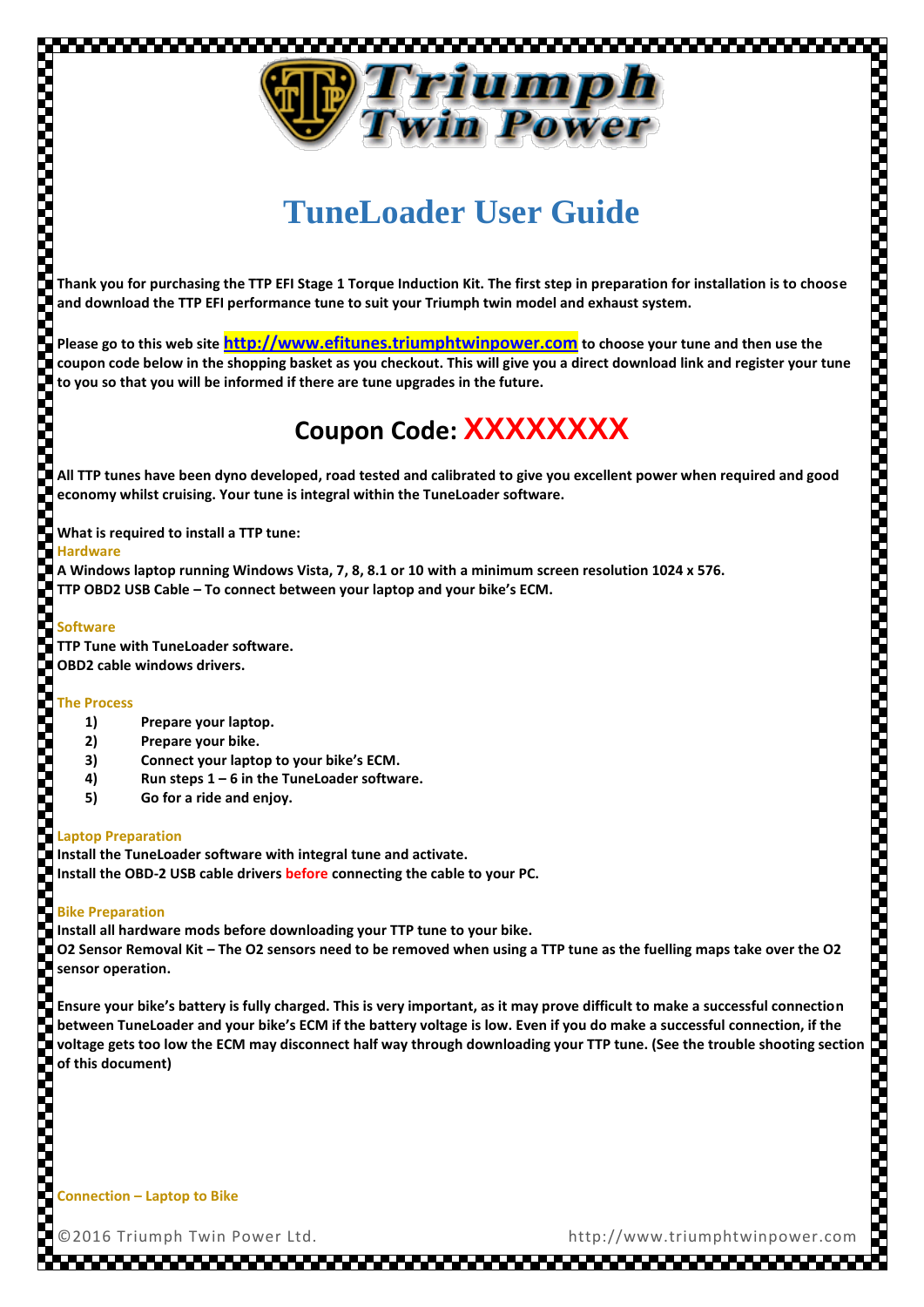## 

**Insert the OBD2 cable in to the same USB port you used when you installed the drivers. Remove the seat from your bike and plug the other end of the OBD-2 cable to the corresponding OBD2 connector situated behind and to the right of the battery on the Bonneville, Thruxton and Scrambler and above the airbox on the America and Speedmaster. Run TuneLoader, ensure the kill switch is set to the run position and turn the ignition key to the on position. Do not start your engine at this time.**

**In TuneLoader you should see a blinking red light in the lower right hand corner, which means the program is initializing with your bike's ECM. As initialisation continues, the light will flash amber and then green as it connects. It can take a few attempts to achieve the green flashing light and you may need to turn your ignition off and on again a couple of times, but if you persevere, you will succeed.**

## **Download the TTP tune to your ECM with TuneLoader**

**The TTP EFI TuneLoader software is used to programme the TTP performance tune to your bike's ECM and also to give you a method of monitoring your engine whilst carrying out reset adaption and routine maintenance.**

## **TuneLoader Menu System**

## **ECU Menu**

Š

**Proposition of the contract of the contract of the contract of the contract of the contract of the contract of** 

**Connect/Disconnect - To be used only if Auto-connect is disabled. ECU Recovery - The recovery option should start automatically, but if it doesn't, select ECU RECOVERY. Reset Adaption - Click on this item if you want to reset the ECM log files and TPS (throttle position sensor) without downloading a new tune to the ECM.**

**Error Codes - Click on this item if you want to view/copy/delete the error codes without loading a new tune to the ECM.**

## Ş **Options Menu**

**Auto-connect - If this option is checked and the cable connected, the program automatically connects to the ECM. By default the auto-connect setting is enabled.**

**Interface - View details of the OBD2 USB cable chipset.**

**Languages - Choose between English, French, German and Spanish. The default language is set based on the Windows system language, but can be changed here.**

**? Menu - About TuneLoader.**

## **Downloaded ZIP File Content**

Š **Extract ZIP file contents to your hard drive before use. xxxxTTPx.exe = This is the TuneLoader executable file, right click and choose "Run as Administrator" to execute. EFI TuneLoader User Guide EULA.txt = Software license agreement file.** 

**Two graphics files = Used by the TuneLoader executable file.**

## **Installation & Tune Activation**

**To run the tune software, right click on the EXE file and choose from the context menu "Run as Administrator". Your PC will need to be connected to the internet, and you will be required to input the License ID and Password that you received on your order receipt to activate your tune. On subsequent running of the TuneLoader software, your computer is required to be connected to the internet on the first execution of the day as a check is made to see if a new updated version of your tune is available.**



~~~~~~~~~~~~~~~~~~~~~~~~~~

Activation Screen **License ID & Password on emailed receipt** 

©2016 Triumph Twin Power Ltd. http://www.triumphtwinpower.com **Loading your TTP Tune - This must be carried out with a cold engine.**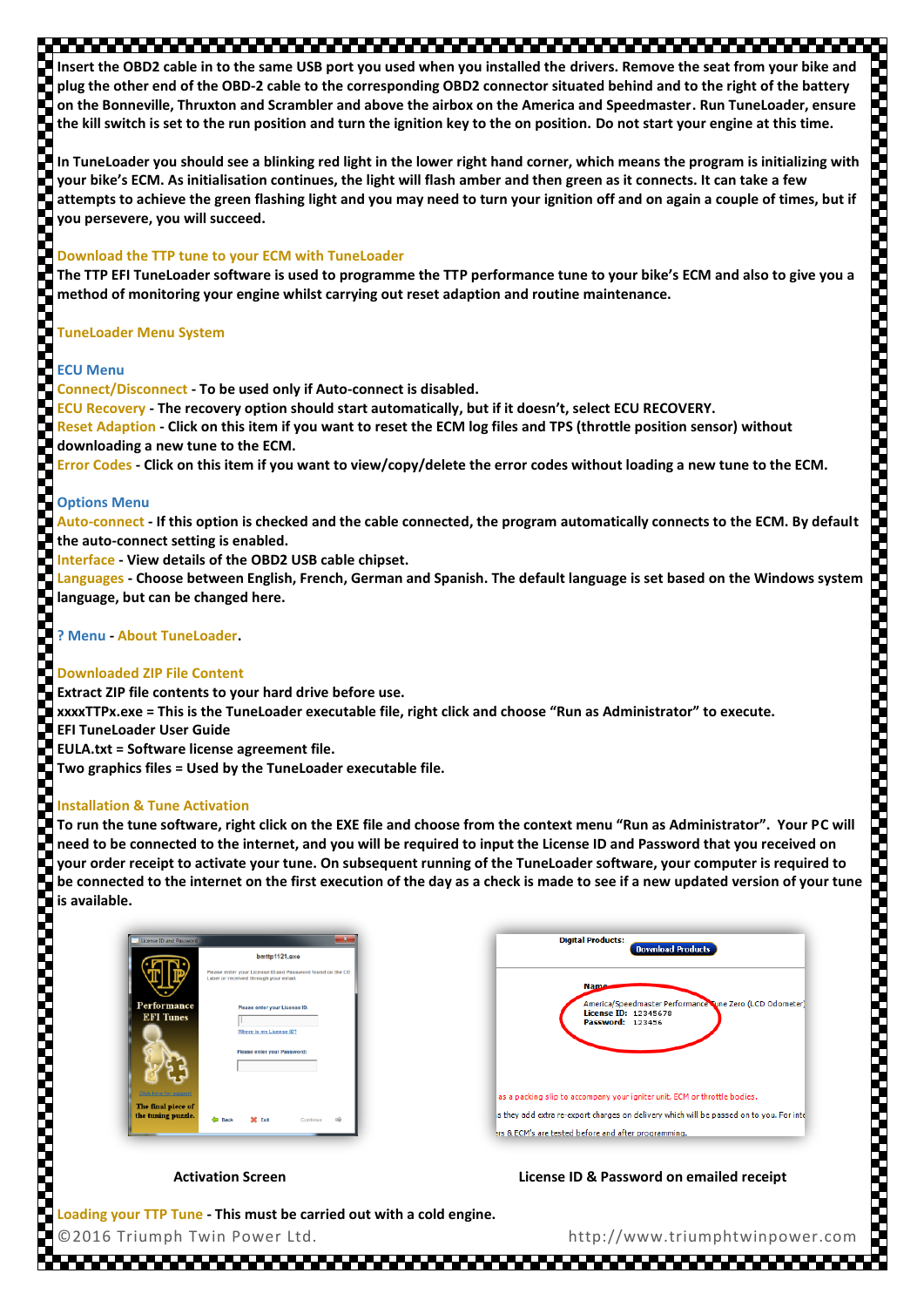#### **Making a connection between your PC and the ECM**

**Once the OBD-2 cable software drivers have been installed, connect the OBD-2 USB cable to the ECM connector positioned under the seat and the USB end to a USB port on your computer. Turn the ignition key to the ON position and the ignition kill switch to the RUN position, but do not start the engine. Run TuneLoader and wait for a connection to be established. You can monitor the connection with the LED indicator at the bottom right corner of the screen.**

**Red = Not Connected - Amber = Connecting - Green = Connected**

**Once a connection has been established then press the "START" button in TuneLoader.**

**Step 1 – Enable/disable the O2 and SAI systems error light. (Disabled by default).**



**Step 2 – Change your rev limit (8500rpm default, 50rpm increments, 8800rpm maximum) or LCD speedo adjustment in percentage.**

| ECU Options 7                | Tune Download Monitor<br>Instructions                                                                                                               |        |
|------------------------------|-----------------------------------------------------------------------------------------------------------------------------------------------------|--------|
|                              | <b>Bonneville/T100 - Tune 11 (2 - 1)</b><br>(mechanical odometer)                                                                                   |        |
|                              | Step 2<br>Would you like to change your rev limit or LCD Speedo Adjustment (%) ?<br>8500 rpm<br>$0,0,$ %<br><b>DESCRIPTION AND</b><br>$\frac{1}{2}$ |        |
| $<$ Back<br><b>V2</b> 11.5 V |                                                                                                                                                     | Next > |

**Step 3 – Click on the "DOWNLOAD" button to load the tune into your ECM. Once your tune has downloaded, TuneLoader will cycle your ignition system and you will need to wait for re-connection.**

| Ill TuneLoader 1.2 |                                                                                                                                                 | <b>NEWSFILM OF</b> |
|--------------------|-------------------------------------------------------------------------------------------------------------------------------------------------|--------------------|
| ECU<br>Options 7   | Tune Download Monitor                                                                                                                           |                    |
|                    | Instructions                                                                                                                                    |                    |
|                    | <b>Bonneville/T100 - Tune 11 (2 - 1)</b><br>(mechanical odometer)                                                                               |                    |
|                    | Step 3<br>Press the "Download" button to load the TTP tune to your bike's ECM.<br>(Engine must be not running)                                  |                    |
|                    | Download                                                                                                                                        |                    |
|                    | <b>WARNING</b>                                                                                                                                  |                    |
|                    | Please make sure your bike has a fully charged battery for this operation.                                                                      |                    |
|                    | It can take several minutes to download the tune.                                                                                               |                    |
|                    | Tip: To make sure you complete the process with adequate voltage, you can remove<br>fuse 9 from your fuse box which will disable the headlight. |                    |
| $<$ Back           |                                                                                                                                                 | Next >             |
| <b>KS</b> 13.5 V   |                                                                                                                                                 |                    |

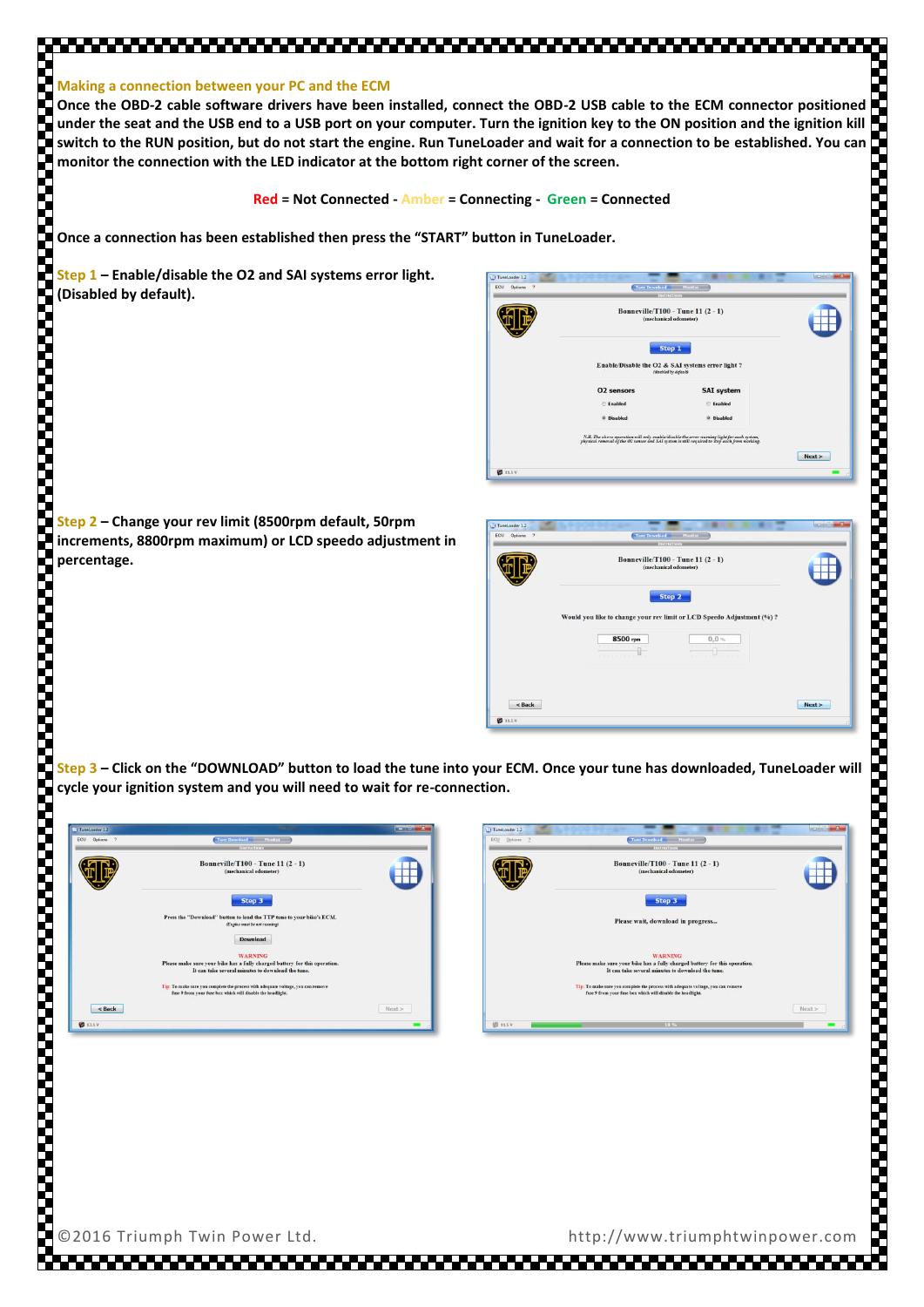**Step 4 – With a connection and the LED flashing green, any stored error codes will be displayed. If you have errors click the copy button and paste in to a text file for later diagnosis or reference. The error codes can now be deleted, then click "NEXT".**

| ECU Options 2    | Tune Download Monitor<br>Instructions                             |        |
|------------------|-------------------------------------------------------------------|--------|
|                  | <b>Bonneville/T100 - Tune 11 (2 - 1)</b><br>(mechanical odometer) |        |
|                  | Step 4                                                            |        |
| Code Description | <b>Error Codes</b>                                                |        |
|                  | No error code                                                     |        |
|                  |                                                                   |        |
|                  | <b>Delete</b><br>Copy                                             | Next > |

**Step 5 – Click the "RESET" button to carry out the first part of reset adaption. Then turn off the ignition and wait for the green connection LED to go out (usually 2-3 minutes). Once the connection LED is off, turn on the ignition to move to the next step.**



**Step 6 – Read the instructions on the page and then press the "MONITOR" mode button to monitor the engine operation and wait for the TPS LED to illuminate or 20 minutes, whichever the sooner.**

**N.B. - If the TPS indicator light doesn't turn green after 20 minutes idling, you can turn off your ignition, as the process will have completed even though the TPS indicator hasn't illuminated.**

**If you removed fuse 9 remember to replace it now, your bike will not start without this fuse.**

**If you idle your bike for 15-20 minutes in hot weather, there's a possibility the header pipes on your exhaust system will start bluing as the pipes get hot. Some owners like the look of the bluing as this is normal with Triumphs from days of old. If you don't like it, you will be able to take it back to a polished finish with a good chrome cleaner.**

**N.B. Never start the engine or let it run for any length of time in an enclosed area. Exhaust fumes are poisonous and may cause loss of consciousness or death within a short period of time. Always operate the engine in the open air or in a well ventilated area.**

# e<br>S **Go for a ride and enjoy!**

**Now you can go for a ride and be happy in the knowledge that your bike will be running near the best it can run with your modifications. As you ride your bike through the rev range and throttle levels, the ECM will continue to learn and adapt to the new tune and your riding locale.**

©2016 Triumph Twin Power Ltd. http://www.triumphtwinpower.com